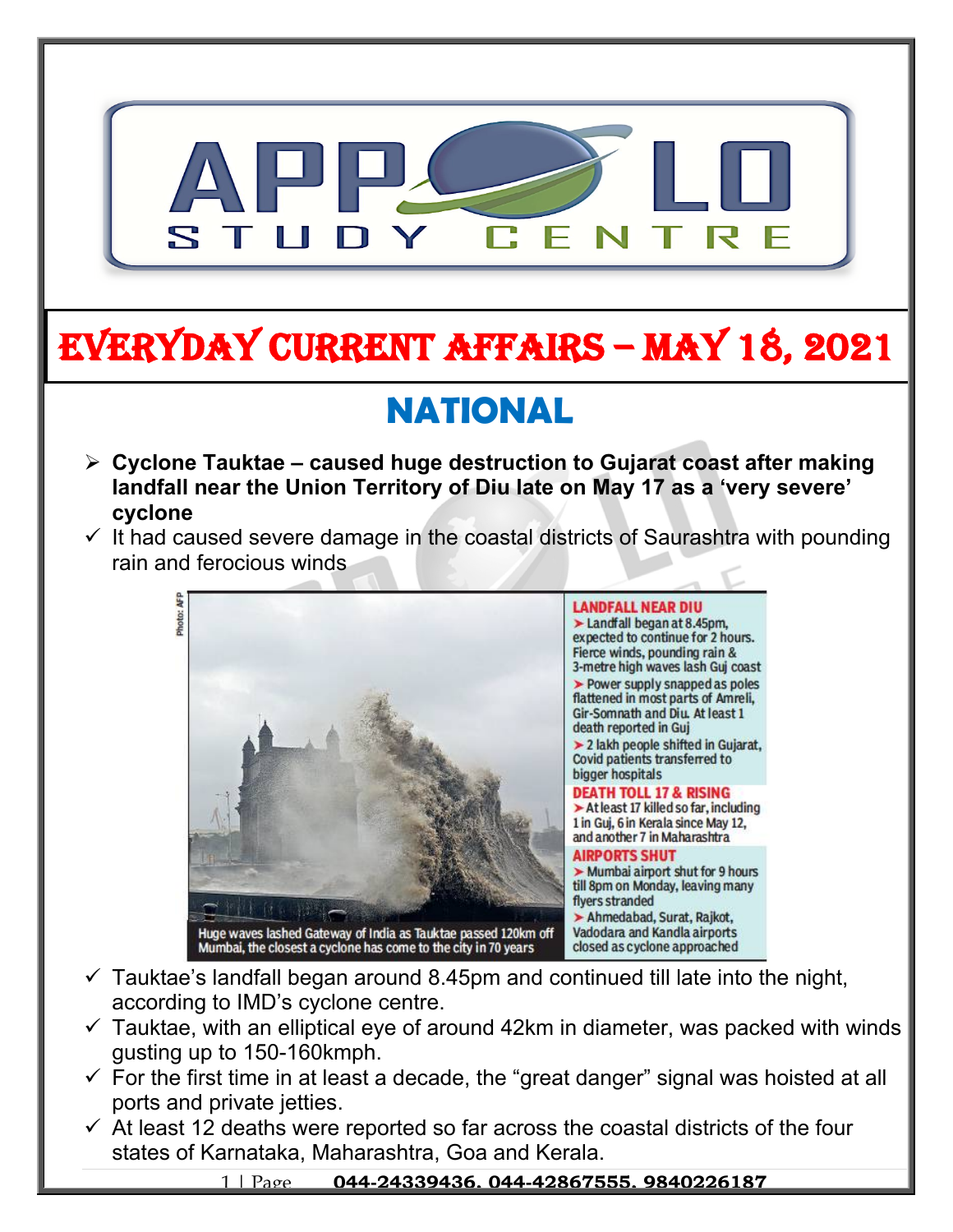- $\checkmark$  Chief Minister Vijay Rupani said close to 2 lakh people in 17 "vulnerable" districts had been shifted to safer locations.
- $\checkmark$  Ahmedabad, Surat, Rajkot, Vadodara, Kandla and other airports were shut as the cyclone approached.
- $\checkmark$  The National Disaster Response Force (NDRF) has deployed 50 teams in Gujarat for evacuation and rescue operations in view of the landfall of "extremely severe" cyclone Tauktae
- $\checkmark$  The NDRF has deployed more than 100 teams across six states which have been affected by Cyclone Tauktae.
- **On May 17, India became only the second country after the US to cross 25 million Covid infections since the beginning of the pandemic**
- $\checkmark$  Brazil, the world's third worst-hit country, has reported about 15.6 million cases so far.



- $\checkmark$  India added the last 5 million cases to reach 25 million in a record 14 days.
- $\checkmark$  Ten states, including Karnataka, Maharashtra, Kerala, Rajasthan and Tamil Nadu, together account for 74.7% of total active cases
- $\checkmark$  Maharashtra accounted for 21.4% of these 25 million cases while the share of Karnataka and Kerala is 8.9% and 8.6% respectively.
- $\checkmark$  The share of both Tamil Nadu and Uttar Pradesh is 6.5% each.
- $\checkmark$  From April 21 to May 15, India has reported over the 3 lakh cases for 25 consecutive days.
- **India loses the ONGC Videsh Ltd-discovered \$3 billion Farzad**-**B gas field in the Persian Gulf, after a decade of negotiations with Iran**
- $\checkmark$  On May 17, National Iranian Oil Company (NIOC) awarded the \$1.7 billion deal contract for production to Petropars, a local gas producer
- $\checkmark$  Farzad-B is the second Indian investment proposal that was rejected by Iran.
- $\checkmark$  Last year, Iran had dropped India's \$2 billion offer and decided to build the Chabahar railway link on its own.
- $\checkmark$  The Indian consortium led by ONGC Videsh had signed the exploration agreement in 2002 and invested \$400 million.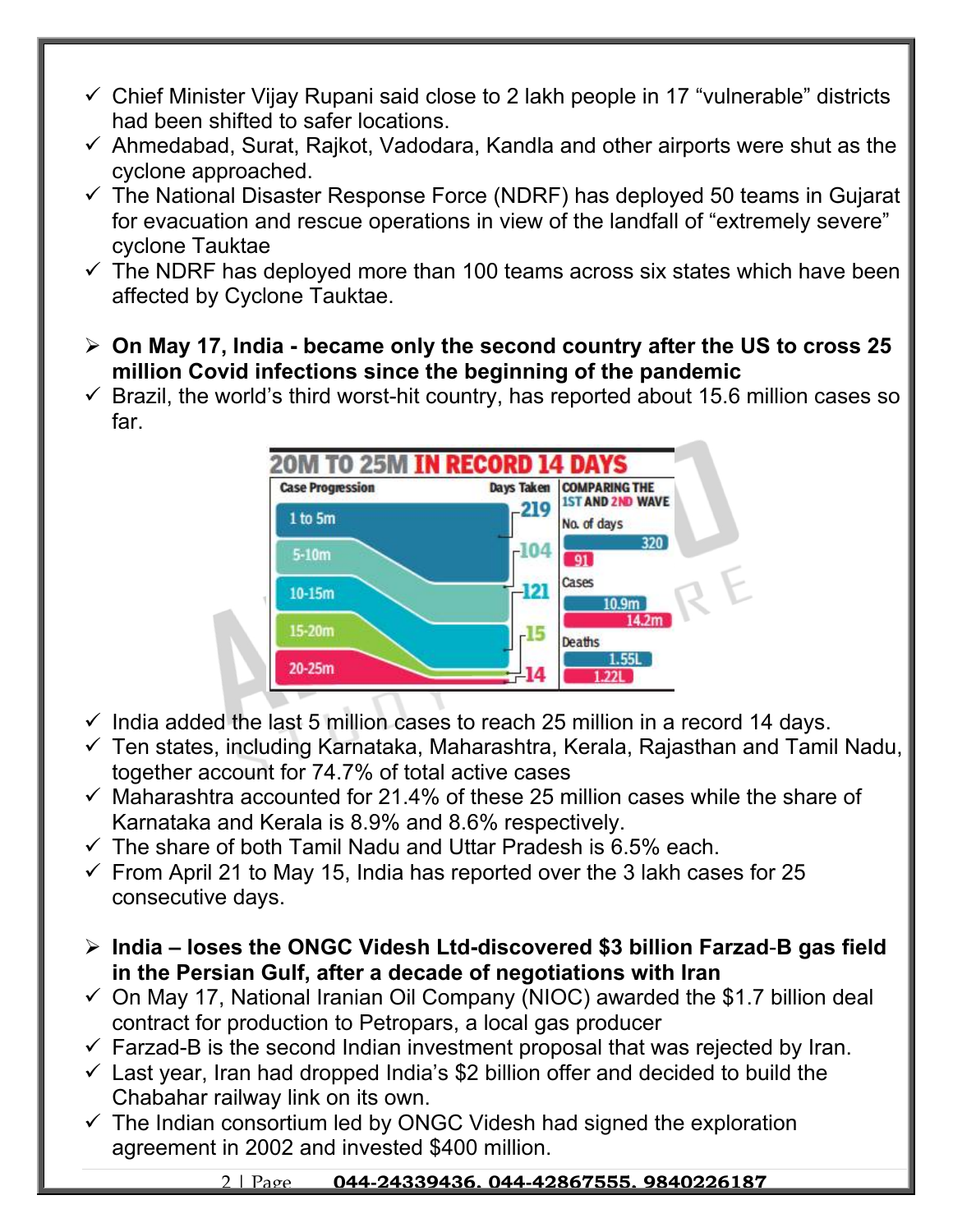- $\checkmark$  An ONGC Videsh-led consortium discovered Farzad B gas field within the Farsi offshore gas block in 2008 together with Oil India and Indian Oil.
- $\checkmark$  Iran allowed the agreement to expire in 2009, a year after the discovery.
- $\checkmark$  Since then, several deadlines for a deal were missed despite commitments by the top leadership of both countries.
- **On May 17, the government revised the clinical guidance for Covid-19 treatment, dropping the use of convalescent plasma therapy**
- $\checkmark$  The move is attributed to the results showing that plasma therapy was not found beneficial in reducing the progression to severe disease or death.
- $\checkmark$  The development came following a meeting of the ICMR national task force for Covid-19 last week
- $\checkmark$  During the meeting, all members were in favour of removing the use of convalescent plasma from the guidelines citing its ineffectiveness.
- $\checkmark$  Previous guidelines recommended off-label use of plasma therapy at the stage of early moderate disease, that is, within seven days of the onset of symptoms and if there is availability of a high-titre donor plasma.
- $\checkmark$  Under the therapy, the blood component called plasma from a Covid-19 recovered patient is injected into the Covid-19 infected patient.
- $\checkmark$  China and Netherlands have also reported that Plasma Therapy is not effective for Covid-19 treatment.
- $\checkmark$  Earlier it was used during H1N1 Influenza outbreak and Ebola outbreaks.
- $\checkmark$  One of the major drawback of the therapy is that the artificially injected plasma, which is a rich source of antibodies, stay only for three to four days in the patient's body.
- **On May 17, Reliance Jio said it is constructing the largest international submarine cable system centred on India to cater to increased data demand.**
- $\checkmark$  The project will have global partners alongwith submarine cable supplier Subcom
- $\checkmark$  The company plans to deploy two submarine cable systems
- $\checkmark$  One system will connect India with Asia Pacific markets through Singapore, Thailand and Malaysia and the other one with Italy, middle and North Africa region.
- $\checkmark$  According to Jio, the construction of the first of its kind, India-centric IAX and IEX subsea systems is aimed at meeting the demands of streaming video, remote workforce, 5G, IoT, and beyond
- $\checkmark$  The submarine cable networks are used to connect several countries for flow of internet and telecom services.
- $\checkmark$  The high capacity and high-speed systems will provide more than 200 Tbps (terabits per second) of capacity spanning over 16,000 kilometres, according to Jio.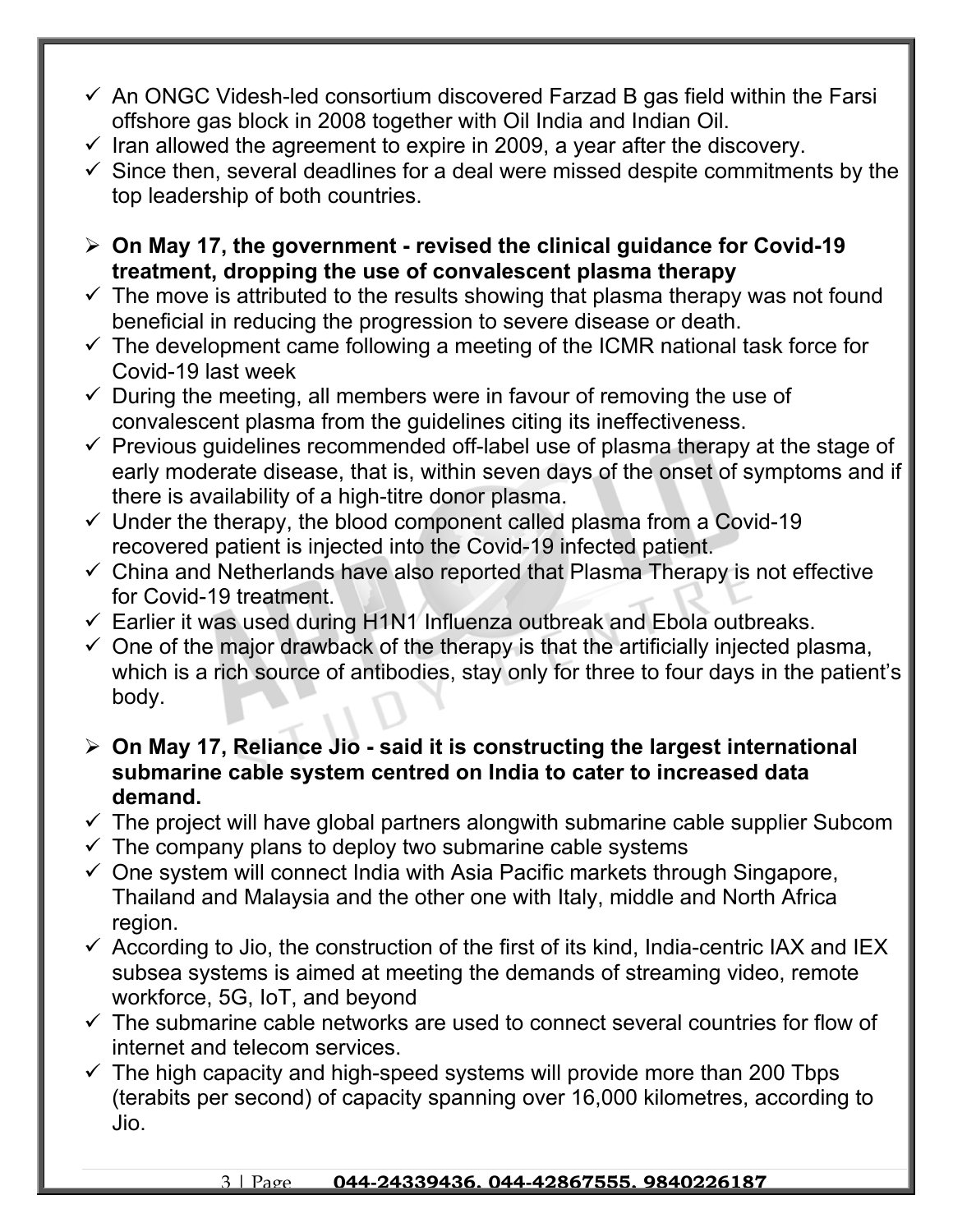- **The Ministry of Commerce has recently initiated the anti-dumping investigation on the import of solar cells against China, Vietnam and Thailand.**
- $\checkmark$  The investigation has been initiated by the Ministry based on a request submitted by the Indian Solar Manufacturer Association.
- $\checkmark$  The solar cells are the basic ingredient in the manufacturing of solar modules.
- $\checkmark$  The solar cells that are being imported from China are 15% to 20% less expensive when compared to the solar cells produced in India.
- $\checkmark$  This price difference affects the local industries, which uses indigenous raw materials, eventually leading to a price rise in domestic solar modules
- $\checkmark$  In 2018, the centre had imposed 25% safeguard duty on solar imports from Malaysia and China
- $\checkmark$  This was later extended until July 2021 at a rate of 15%.
- $\checkmark$  With the safeguard duty against import of solar cells ending in July 2021, there will be no import barriers beyond the time period
- $\checkmark$  However, after the imposition of this safeguard duty, the imports from Thailand and Vietnam have increased by 5,750% and 800% respectively between 2018 and 2020 .
- $\checkmark$  Meanwhile, an anti-dumping investigation against the import of solar cells from Malaysia, Taiwan and China was initiated by the Government in 2017.
- $\checkmark$  However, it was eventually called off on 2018.
- $\checkmark$  The solar cell and solar module imports will attract a customs duty of 25% and 40% respectively from 2023.

## **ECONOMY**

- **The Wholesale price inflation (WPI) rose to an 11-year high of 10.5% in April 2021, compared to 7.4% in March 2021**
- $\checkmark$  According to the Department for Promotion of Industry and Internal Trade data released on May 17, the 10.5% rate is the highest in the current series unveiled in April 2013.
- $\checkmark$  According to the methodology for comparison with various other series, it is the highest since 10.9% recorded in April 2010.
- $\checkmark$  The wholesale price inflation had declined 1.6% in April 2020
- $\checkmark$  The rise in WPI comes against the backdrop of a decline in retail inflation, which slowed to a three-month low of 4.3% in April.
- $\checkmark$  The Reserve Bank of India relies on the retail inflation data for its decisions on interest rates.

### **AWARDS**

- **Mumbai's Adline Castelino emerged as the 3rd Runner-up at the 69th edition of the Miss Universe pageant held on May 16 in Florida, USA**
- $\checkmark$  She is the only Asian to win a spot in the Top 5 at the pageant this year.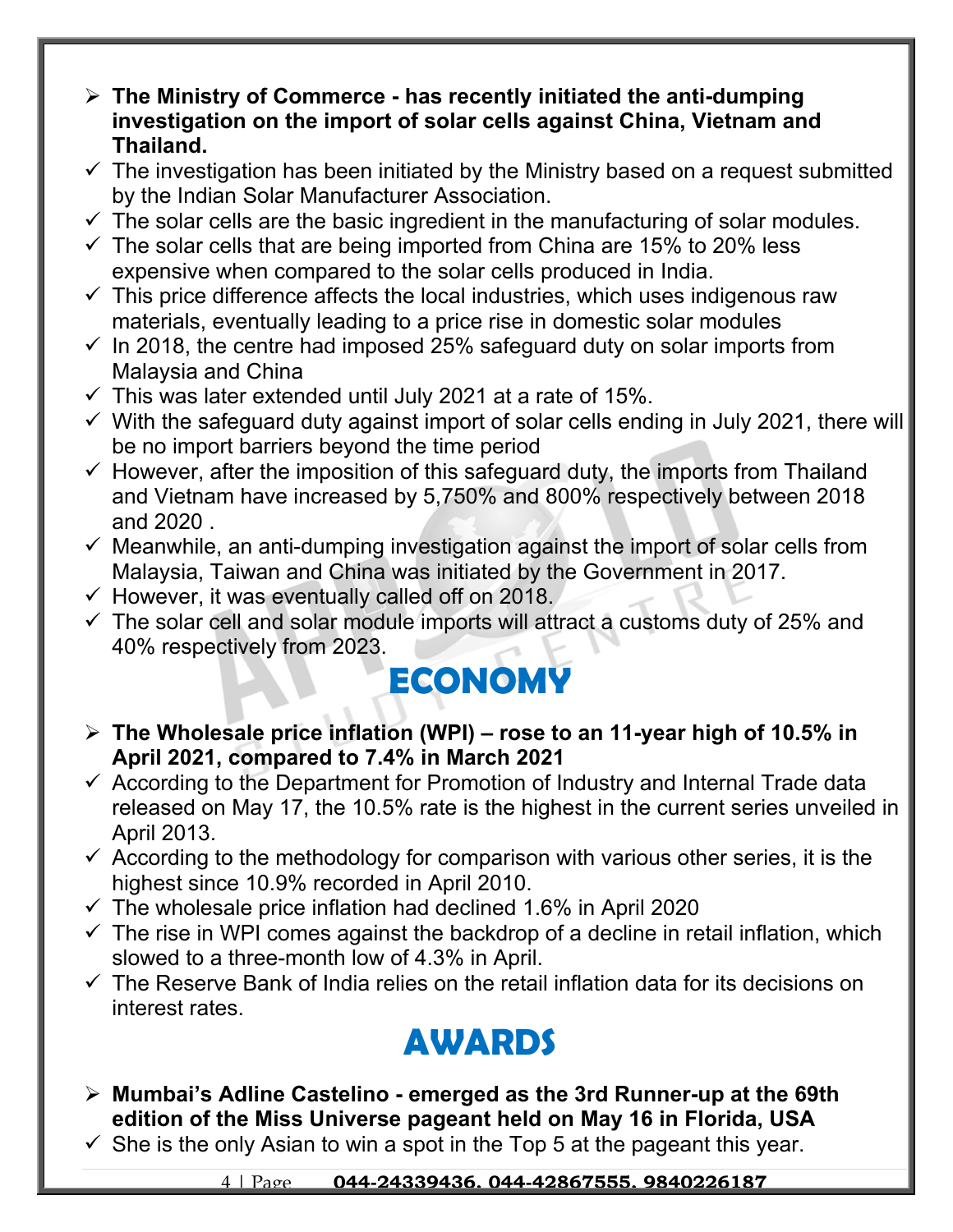$\checkmark$  Mexico's Andrea Meza was crowned Miss Universe 2020 at the grand finale



- $\checkmark$  Brazil's Julia Gama was the 1st Runner-up while Janick Maceta from Peru was the 2nd Runner-up.
- $\checkmark$  Miss Myanmar, Thuzar Wint Lwin won the award for best National Costume, while using the opportunity to draw attention towards the coup in Myanmar.
- $\checkmark$  She wore traditional Burmese patterns and held a sign "Pray for Myanmar".
- $\checkmark$  Adline competed against 73 other beauty queens from across the globe
- $\checkmark$  The 22-year-old Adline Castelino took India to the Top 5, 20 years after Celina Jaitly, who was the 4th Runner-up in 2001.
- $\checkmark$  Adline went on to represent the country after winning the LIVA Miss Diva Universe 2020 title
- $\checkmark$  She looked stunning in her exquisite dual-toned, metallic gown designed by Falguni Shane Peacock at the finale.
- $\checkmark$  Through various platforms, Adline has been creating awareness about polycystic ovary syndrome (PCOS) and focusing on providing access to affordable healthcare for women.
- $\checkmark$  She has also used her voice to support the LGBTQIA+ community in India.

#### **OBITUARY**

 **Popular Tamil writer, short story teller and novelist, Ki Rajanarayanan (98 years) - passed away late on May 17**



 $\checkmark$  Ki Ra, as he was popularly known in the Tamil literary circles, won the Sahitya Akademi award in 1991 for his acclaimed 'Gopallapuratthu Makkal' novel.